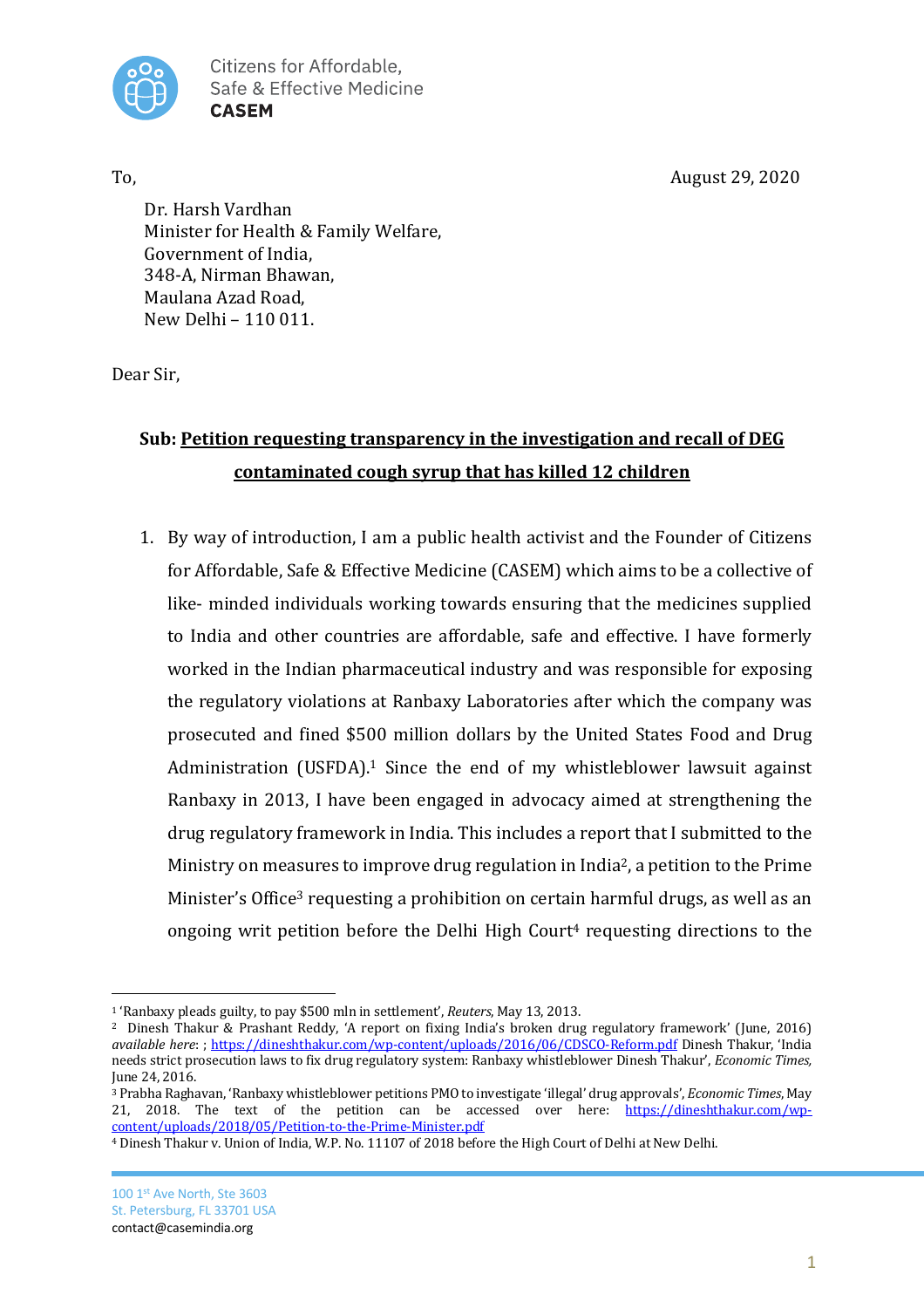

Central Government to prohibit certain drugs that were red flagged by a Parliamentary Standing Committee on Health. Over the course of the last year I have also petitioned the government to relook bioequivalence and stability norms, sampling and testing norms, as well as increased transparency in drug regulation.

- 2. We are writing to you with regard to the inadequate and opaque investigations being conducted by the Himachal Pradesh Drug Control Administration (HPDCA) and the Central Drugs Standards Control Organisation (CDSCO) into the pharmaceutical manufacturer Digital Vision, for its alleged role in the manufacture and sale of adulterated cough syrups.
- 3. The first case of adulteration was discovered in February this year after the deaths of 12 children from the Ramnagar area of Udhampur, Jammu. It has been alleged by several media reports, that those deaths were caused by a cough syrup sold manufactured and sold by Digital Vision, under the brand name COLDBEST. This syrup is a fixed dose combination of Paracetamol, Phenylephrine Hydrochloride and Chlorpheniramine Maleate. As per preliminary reports, the COLDBEST cough syrup was allegedly contaminated by diethylene glycol (DEG), which is an antifreeze agent that can be fatal when consumed by humans.<sup>5</sup> The cause of contamination appears to be a batch of propylene glycol (PG) that was procured from an unlicensed chemical trader. This batch of propylene glycol was alleged to have been contaminated with DEG. The impurity would have been detected if the manufacturer had tested the PG before using it to manufacture the cough syrup.
- 4. A few weeks ago (and more than 6 months after the 12 deaths), the media reported yet another instance of DEG poisoning of an infant causing renal failure. As per a report from PGIMER, the child had allegedly consumed COFSET-AT cough syrup manufactured by Digital Vision. This cough syrup is reportedly a fixed dose

<sup>&</sup>lt;sup>5</sup> Sushil Manav, 'How syrup to cure cold, fever proved fatal for kids', *Tribune India* March 1, 2020 *available at* https://www.tribuneindia.com/news/features/how-syrup-to-cure-cold-fever-proved-fatal-for-kids-49200.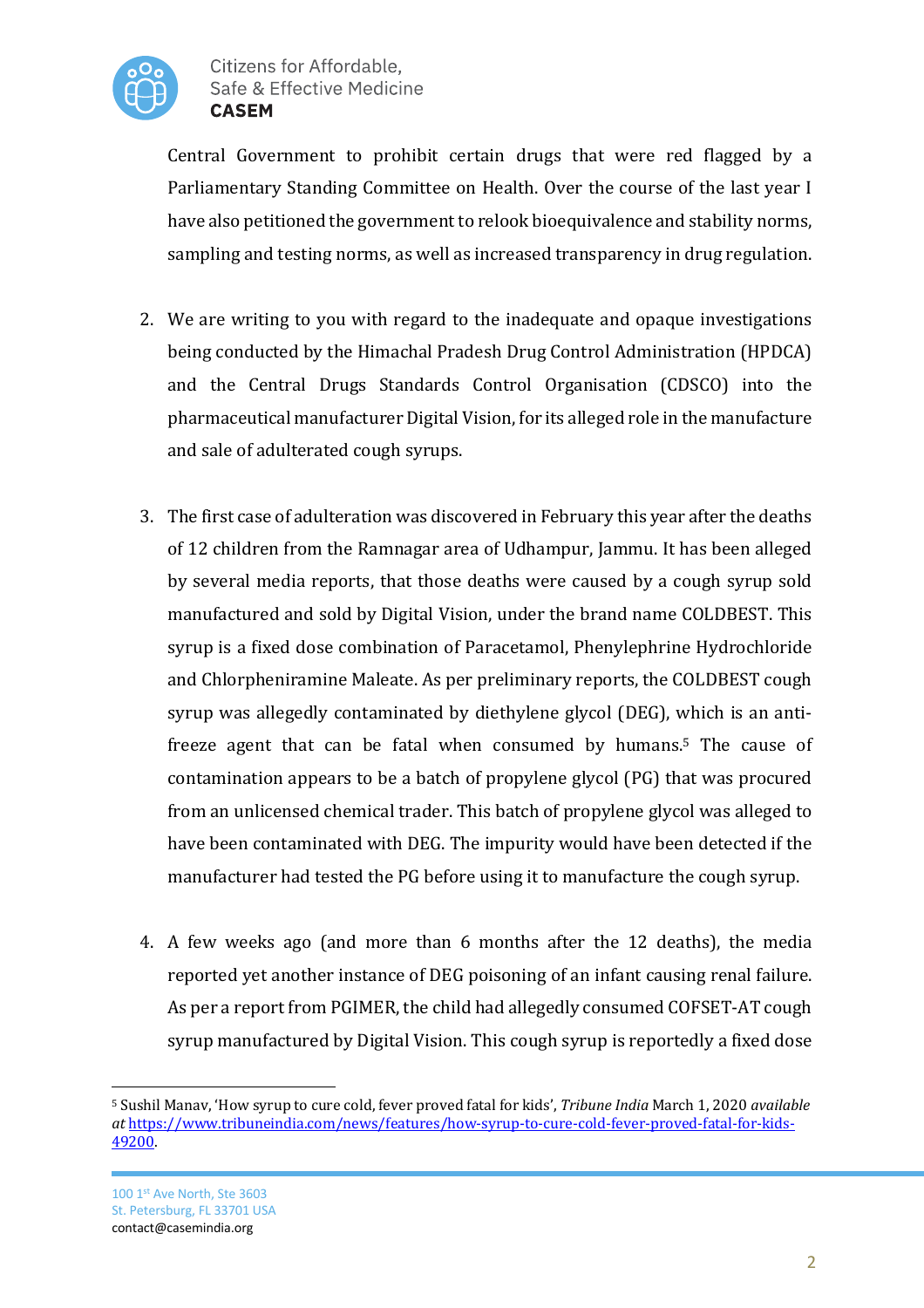

combination of Ambroxol Hydrochloride, Terabutaline Sulphate, Guaiphenesin, Menthol). The sample of COFSET-AT sent for testing by PGIMER allegedly showed traces for diethylene glycol (DEG), the same contaminant that was alleged to have been found in the COLDBEST case.<sup>6</sup> The fact that two different brands of cough syrup manufactured by the same company have alleged tested positive for the same contaminant, a few months apart, is shocking and raises serious questions about regulatory accountability. In particular we would like to point out three shocking irregularities that have come to light. These are explained in detail below. 

## A. The non-maintenance of stock registers

- 5. The most likely, but yet to be confirmed reason, for both COLDBEST and COFSET-AT testing positive for DEG, is that both formulations were manufactured using the same batch of propylene glycol  $(PG)$ , contaminated with DEG, that was procured from a Chandigarh based chemical trader called Thakur Enterprises.
- 6. It worries us that the regulatory authorities were unable to track all the DEG contaminated formulations that were manufactured by Digital Vision at the time of the first inspection in February when the first deaths were traced to Digital Vision. If there are more such contaminated batches and formulations out in the market there is a possibility of a massive but silent public health crisis taking place because DEG poisoning is not easy for doctors to detect. It is very likely that there are several unreported deaths due to these cough syrup formulations where doctors have not been able to trace the poisoning to the contaminated cough syrups.
- 7. We suspect that the main reason that the CDSCO and the HPDCA have been unable to account for all the contaminated batches is because of poor record keeping

<sup>&</sup>lt;sup>6</sup> Usha Sharma, 'DCGI asks drug controllers to prevent sale, distribution of DEG contaminated cough syrup, COFSET', *Express Pharma* August 7, 2020 *available at https://www.expresspharma.in/latest*updates/dcgi-asks-drug-controllers-to-prevent-sale-distribution-of-deg-contaminated-cough-syrupcofset/.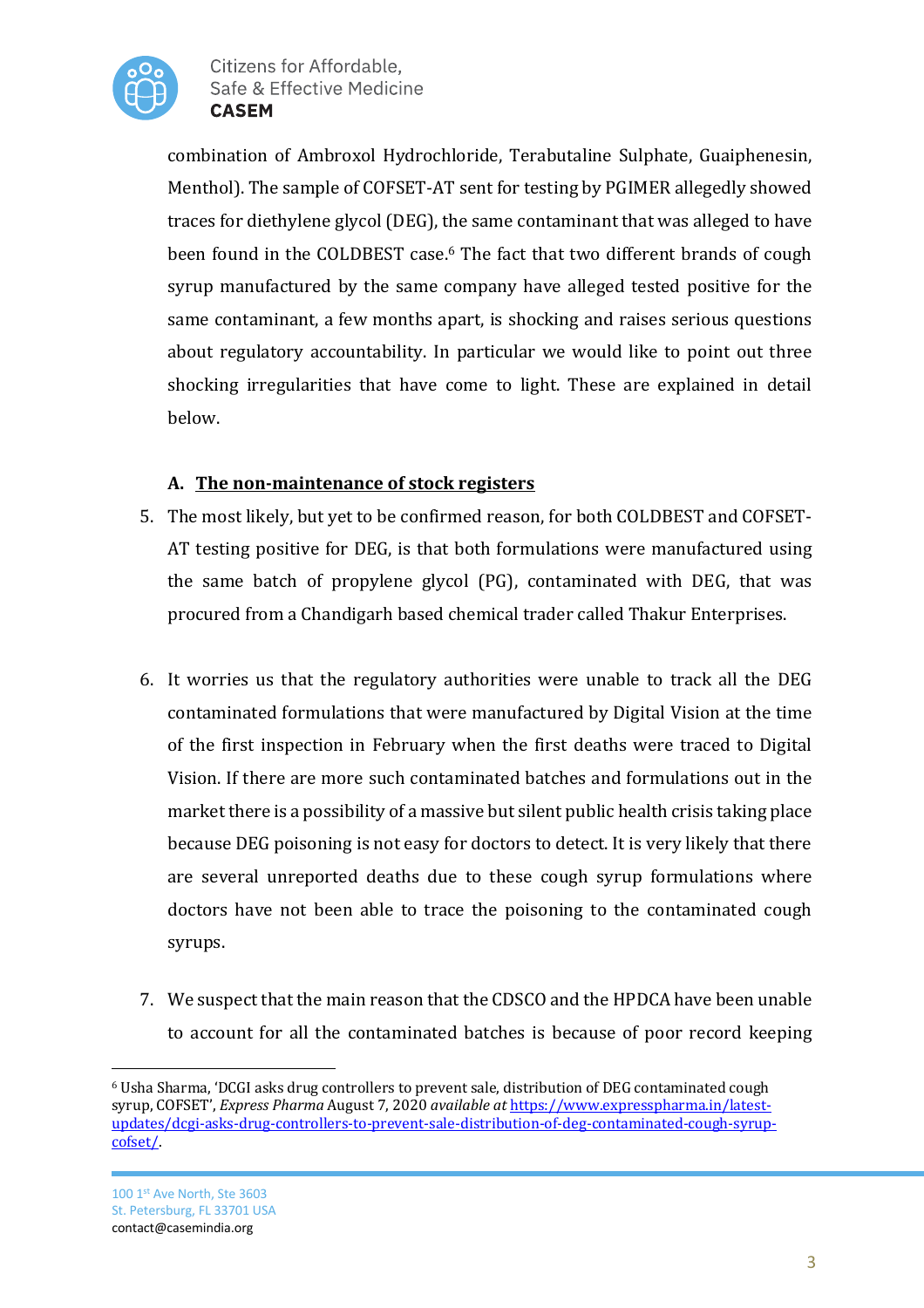

practices at Digital Vision. We learnt of this fact from a judgment delivered by the High Court of Himachal Pradesh in a case involving Digital Vision.<sup>7</sup> The court records the following submissions of the Regulatory Authority:

"On 17.02.2020, the Drug Inspector, Nahan directed the petitioner to produce certain specified record including stock registers reflecting use of PG. Petitioner vide its communication of even date, **expressed its inability to produce the desired record** that day and stated that the same can be made available in three days. Observing that record was immediately required by the investigation team specially constituted by the respondents, the Assistant Drugs Controller-cum-Drugs Licensing Authority, Nahan, 'keeping in view the seriousness of the matter in public interest' on 17.02.2020, issued a show cause notice-cum-stop manufacturing order to the petitioner in respect of its Drug Manufacturing Licenses. The show cause notice was issued with respect to not producing the **desired record.**" (emphasis supplied)

8. If these above submissions are in fact accurate and Digital Vision did not maintain accurate stock registers identifying the batch numbers and formulations using the contaminated PG, then there is no possible way for the regulators to identify the batch numbers and formulations which were manufactured using the adulterated DEG. In this backdrop, there is a very serious possibility that there are several batches of several different formulations produced by Digital Vision which are contaminated with DEG that are still available in the market.

## **B.** The lack of testing equipment at Digital Vision

9. A second fact that we learnt from the aforementioned judgment of the High Court was that Digital Vision lacked basic testing equipment required for testing the PG batches procured from outside supplier. The judgment records the following submission from the regulator:

"However, admittedly the petitioner-firm does not possess the testing facility for **checking its drugs formulations for presence of adulterant DEG**. Therefore, analysis

<sup>&</sup>lt;sup>7</sup> Digital Vision v. State of Himachal Pradesh CWP No. 2572 of 2020 delivered on August 14, 2020 *available at* https://indiankanoon.org/doc/115798745/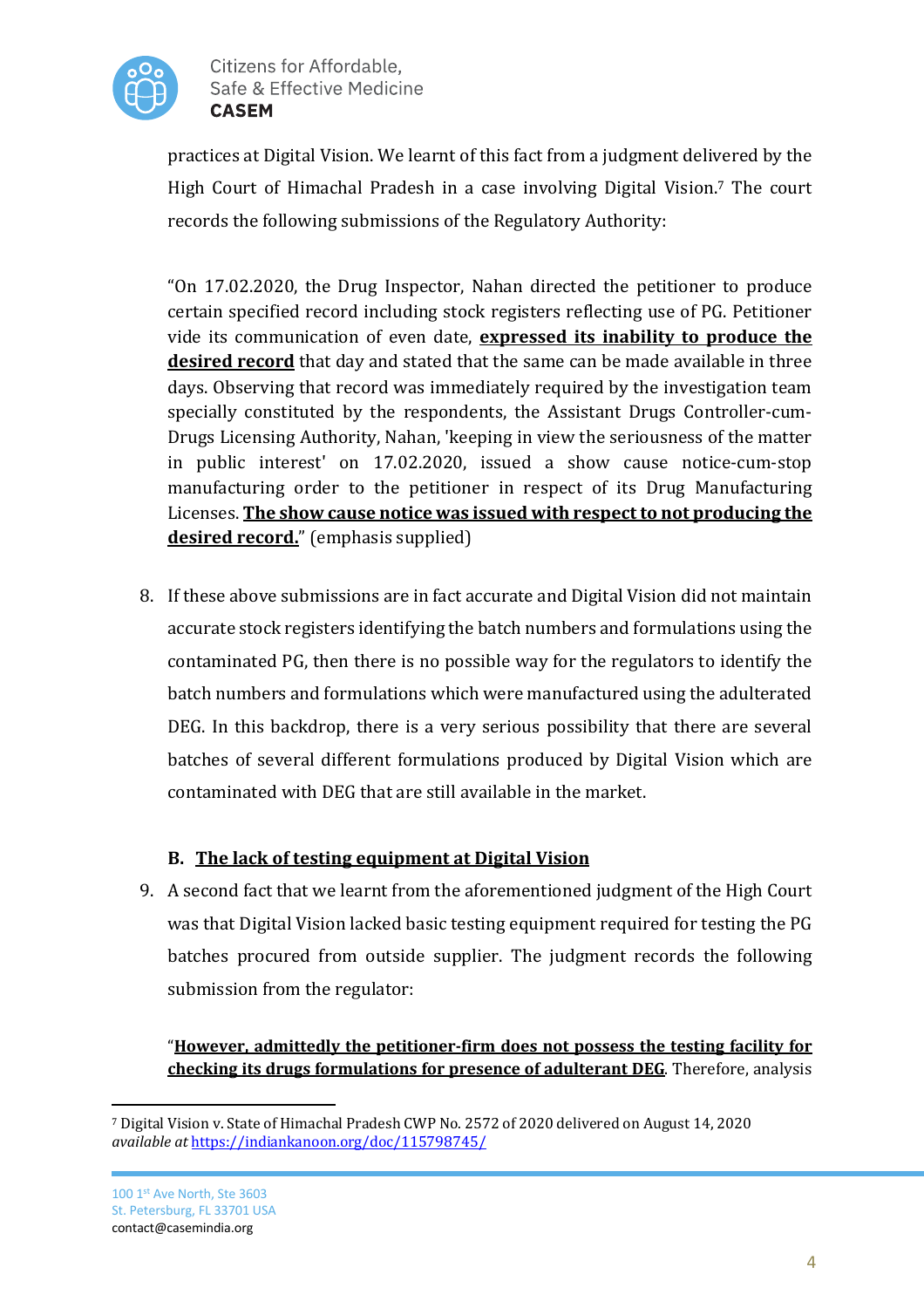

reports of petitioner's Quality Control Department with respect to COLDBEST-PC Syrup cannot be relied upon. Same goes for test reports of petitioner's Quality Control Department with respect to analysis of sample of PG. It cannot be said to have been tested for presence of poisonous adulterant DEG in absence of such testing facility available with the petitioner." (emphasis supplied)

10. The fact that Digital Vision did not have the equipment to test its formulations for DEG is a prima facie violation of the Goof Manufacturing Requirements (GMPs) outlined in Schedule M to the Drugs & Cosmetics Act.<sup>8</sup> It is shocking that the firm was allowed to be in business for so long despite lacking minimum testing equipment. Given that the company has failed to test for a well-known impurity like DEG in PG, one can only wonder as to the state of the rest of its manufacturing practices. Despite these known defects, the HPDCA failed to convince the High Court that it was necessary to stop Digital Vision from manufacturing any products. In the aforementioned judgment, the High Court has maintained the ban on Digital Vision manufacturing any formulations using PG but has set aside the ban order on the other formulations because the HPDCA failed to make out a convincing case for sustaining the ban. This failure to convince the court reflects very poorly on the regulatory authority.

## **C.** <u>Digital Vision's track record of manufacturing sub-standard drugs</u>

11. In addition, we would like to point out that as per the XLN database of substandard drugs detected by drug inspectors from 12 different states, there have been 13 instances where formulations manufactured by Digital Vision have been declared

<sup>8</sup> Section 10 of Schedule M states: 10.9 Only raw materials which have been released by the Quality Control Department and which are within their shelf-life shall be used. It shall be ensured that shelf life of formulation product shall not exceed with that of active raw materials used. 15.1 To evaluate the manufacturer ís compliance with GMP in all aspects of production and quality control, concept of self-inspection shall be followed. The manufacturer shall constitute a team of independent, experienced, qualified persons from within or outside the company, who can audit objectively the implementation of methodology and procedures evolved. The procedure for self-inspection shall be documented indicating self-inspection results; evaluation, conclusions and recommended corrective actions with effective follow up program. The recommendations for corrective action shall be adopted.

<sup>16.6</sup> No batch of the product shall be released for sale or supply until it has been certified by the authorized person(s) that it is in accordance with the requirements of the standards laid down.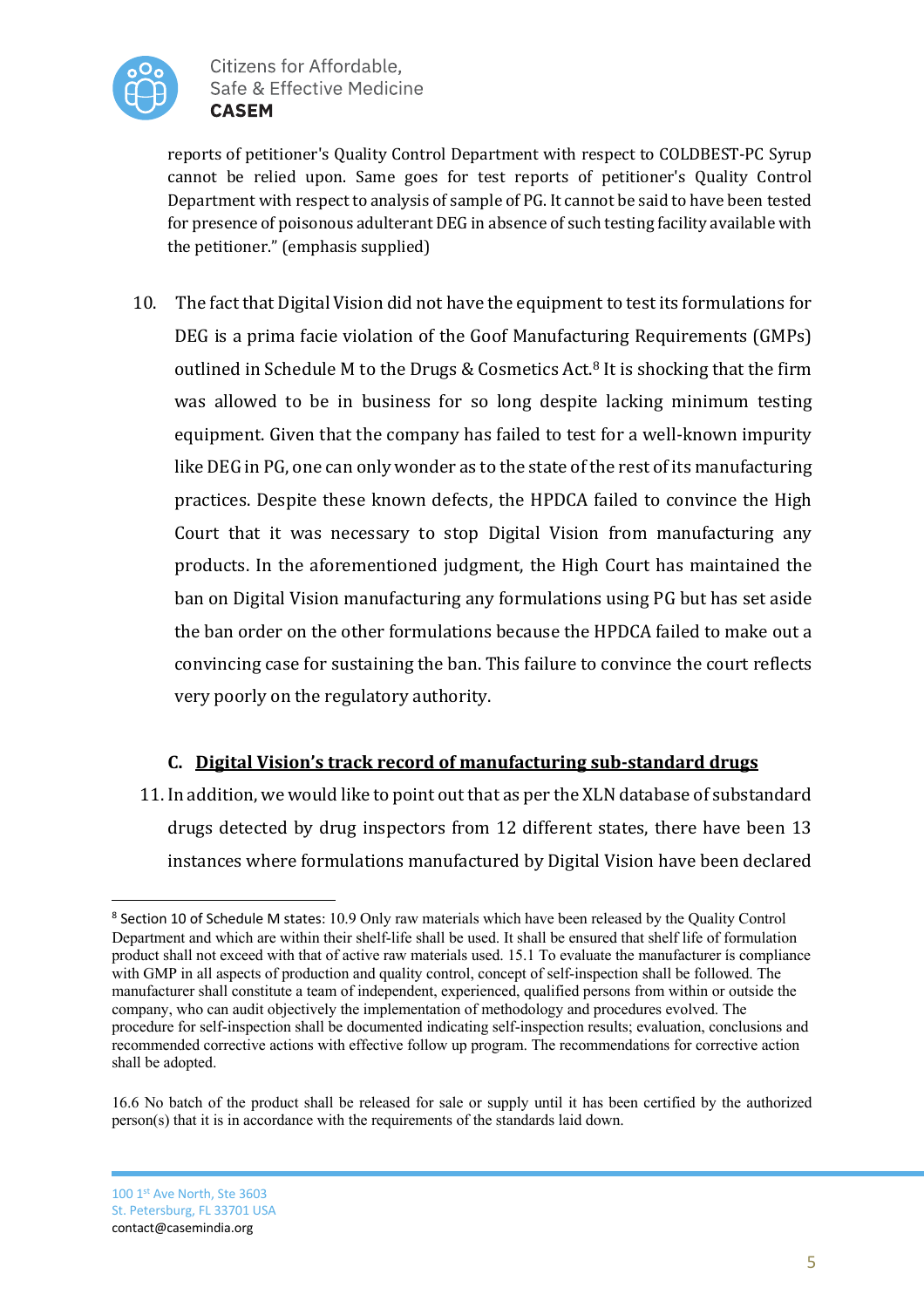

substandard by various state government drug laboratories. These quality failures are spectacular. In some cases the active ingredient in the sample tested as low as 8.68% and17.3% of the amount advertised on the label. In other cases, the samples failed disintegration and dissolution tests. A snapshot of the database, listing Digital Vision's substandard formulations is annexed to this petition. We presume that the HPDCA inspected Digital Vision's plant in past instances and it is surprising that none of the glaring violations of GMP were caught earlier by the drug inspectors.

## **D. Prayers**

- 12. The three irregularities mentioned above are indicators of a major regulatory failure and one that can lead to a public health crisis. In these circumstances we request the Health Ministry to order the CDSCO to put into the public domain the following information pertaining to the recall of contaminated syrups as well as the investigation into the failures at Digital Vision:
	- **(a) Ensure transparency regarding all pharmaceutical companies that have procured PG from Thakur Enterprises:** Given that the source of contaminated PG used by Digital Vision has been tracked to Thakur Enterprises it is necessary for regulators to identify and make public the names of all other pharmaceutical companies that may have sourced PG from the same manufacture. Such an exercise will help identify other cases of possible DEG contamination because of other manufacturers who have used the PG in a similar manner without testing it, or the final product for DEG contamination.
	- **(b)Transparency regarding the formulations manufactured by Digital Vision that used PG and the status of the recall:** Till date, neither the CDSCO nor the HPDCA have made public the formulations and batch numbers of products manufactured at Digital Vision using PG. There is no such information available on the websites of either the CDSCO or the HPDCA. Given that a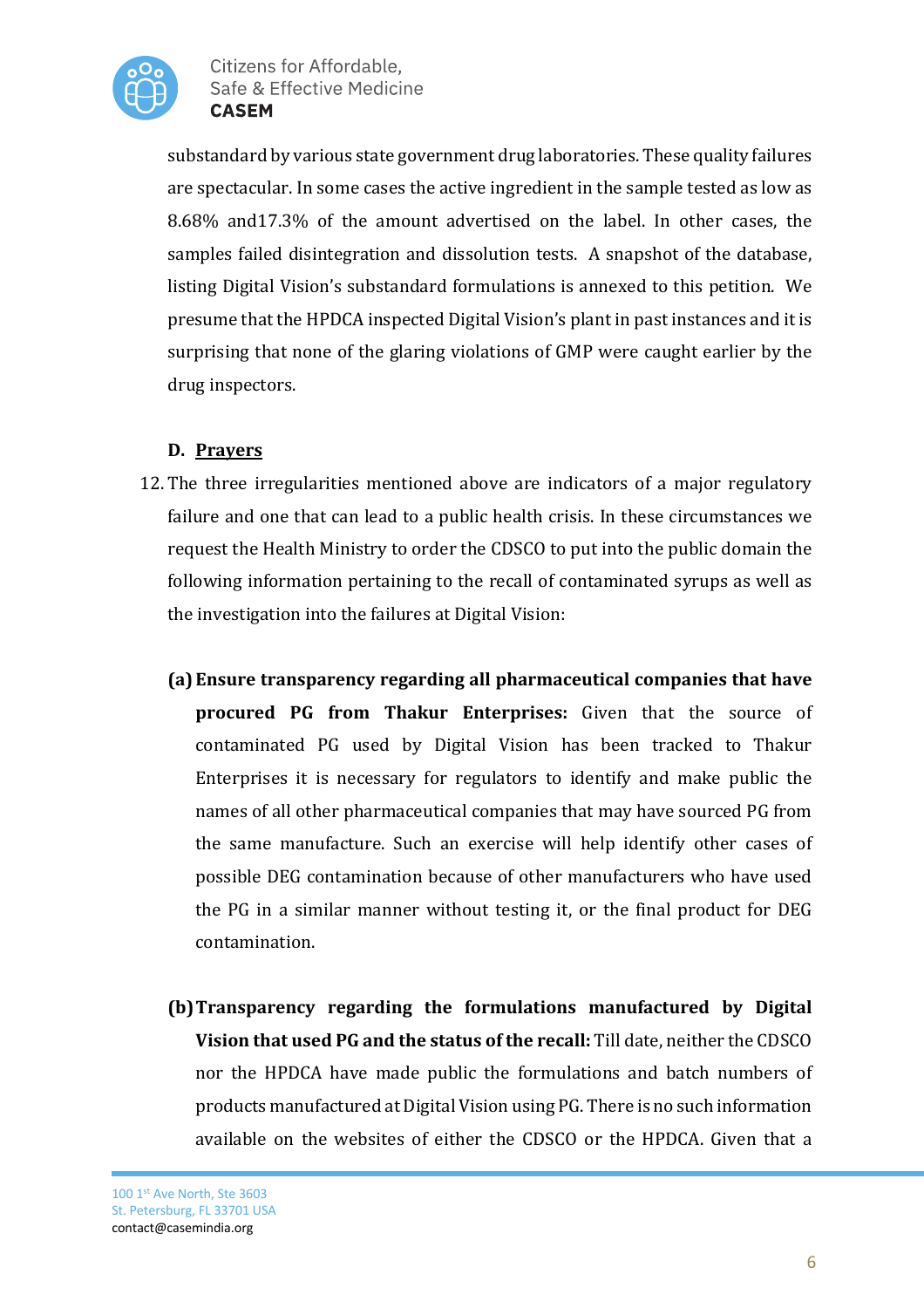

second brand from the same company has been found to have the same contaminant, the regulators should put out a list of all products manufactured at Digital Vision using PG. Ideally, if Digital Vision maintained an accurate stock register it would have been possible to identify the precise batches for which the contaminated PG has been used then only the contaminated batches could have been recalled. Since the company allegedly did not maintain an accurate stock register, it follows that any formulation manufactured at Digital Vision, where propylene glycol was an ingredient, is now a high-risk product that needs to be recalled from the market. A good first step therefore is to identify all formulations that used propylene glycol as an ingredient in the manufacturing process. Any such list of formulations should be publicly advertised on the website of the CDSCO and then recalled.

- **(c) Releasing inspection reports:** So far, neither the CDSCO and HPDCA have publicly released any of the inspection reports of Digital Vision's manufacturing plant. The only details that we able to learn about the inspection reports are those which have been reproduced in the judgment of the High Court. This is unacceptable. Citizens have the right to be informed of the manufacturing practices of pharmaceutical companies suspected of producing contaminated cough syrup so that they can understand what exactly went wrong and pose questions to the regulators about why they failed to discharge their regulatory duty. The regulators should therefore be directed to make public the inspection report of Digital Vision's manufacturing plant.
- **(d)** Making public the recall strategy employed by the CDSCO in this case: The recall procedure followed by the CDSCO to withdraw COLDBEST products from across different states has been shrouded in utter secrecy. The DCGI appears to have written letters to state regulatory authorities but that is insufficient to affect an effective recall in a country like India. In most countries, a public recall will be accompanied by an effective media strategy, which should include announcements and advertisements in newspapers, on the radio and the television. None of these strategies were adopted by the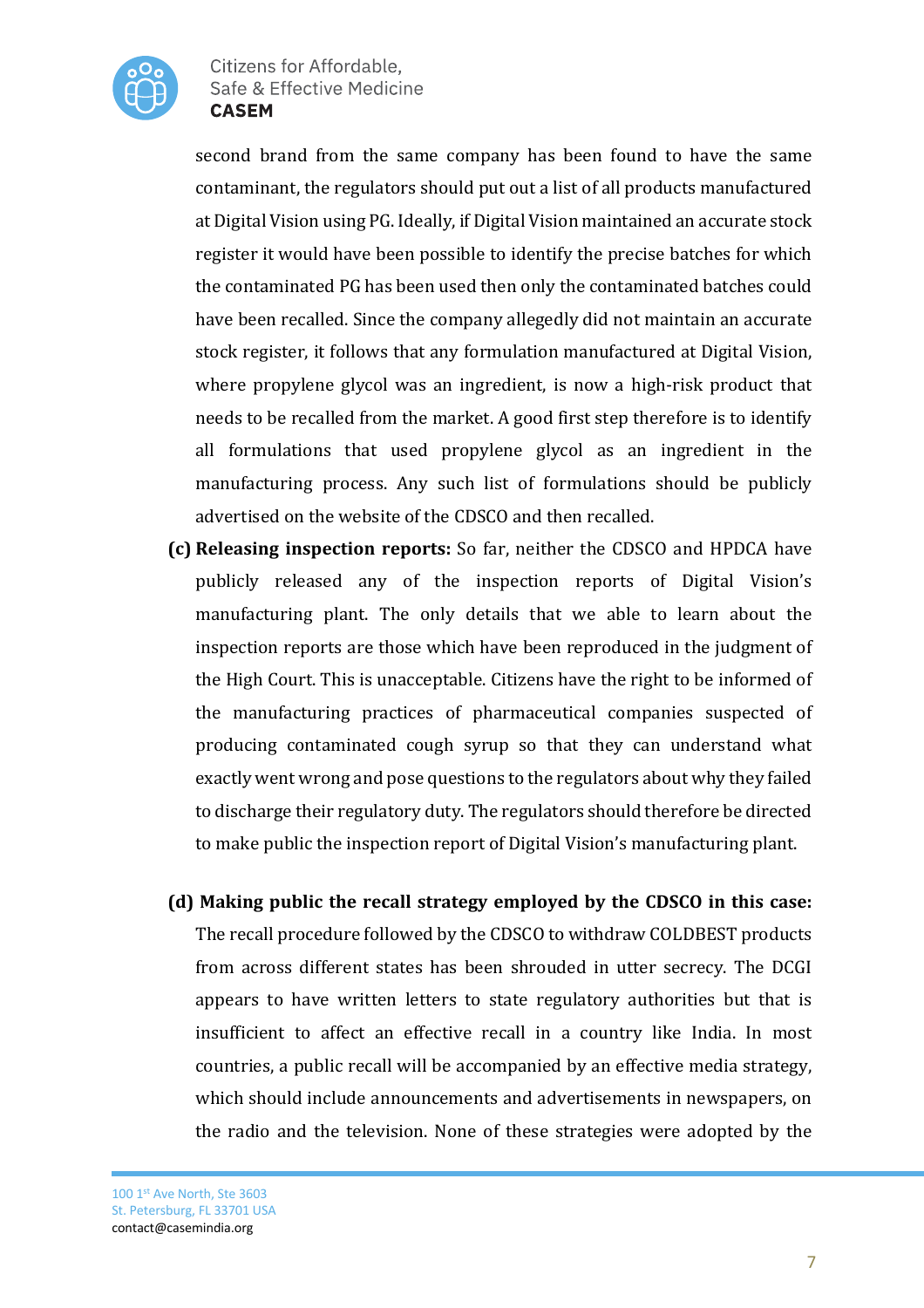

CDSCO because it does not have in place any standard procedure to oversee national recalls. At the very least, the CDSCO must be directed to publish for public comments a recall strategy for the contaminated formulations that Digital Vision has allegedly manufactured and marketed.

- **(e)** A transparent accounting of all recalls: In addition to publishing the recall strategy, the CDSCO must also be required to regularly update the public on the number of bottles of the suspected batches that have been recalled and from which district of the court. Such information will undoubtedly help inform doctors and the public of the main locations of sale of the contaminated cough syrup. This will help them take better precautions.
- **(f)** Examining the manner in which HPDCA has investigated previous cases of quality failures at Digital Vision: As we have mentioned earlier, the XLN database lists 13 instances of Digital Vision having been accused of manufacturing sub-standard medicines. In addition, it appears from the High Court judgments that Digital Vision was found lacking in testing equipment as well as following poor documentation practices. Given this track record, it is astonishing that Digital Vision was allowed to manufacture drugs for so long. The Health Ministry must initiate an exercise to publish the past inspections reports of the HPDCA so that citizens can understand the manner in which the HPDCA has failed to carry out its regulatory functions.
- 13. We trust and hope the government will treat this petition with the urgency and speed that the situation demands. If required, I can be contacted at dinesh@casemindia.org.

Best Regards,

Dinesh Thakur, Founder, CASEM

100 1st Ave North, Ste 3603 St. Petersburg, FL 33701 USA contact@casemindia.org